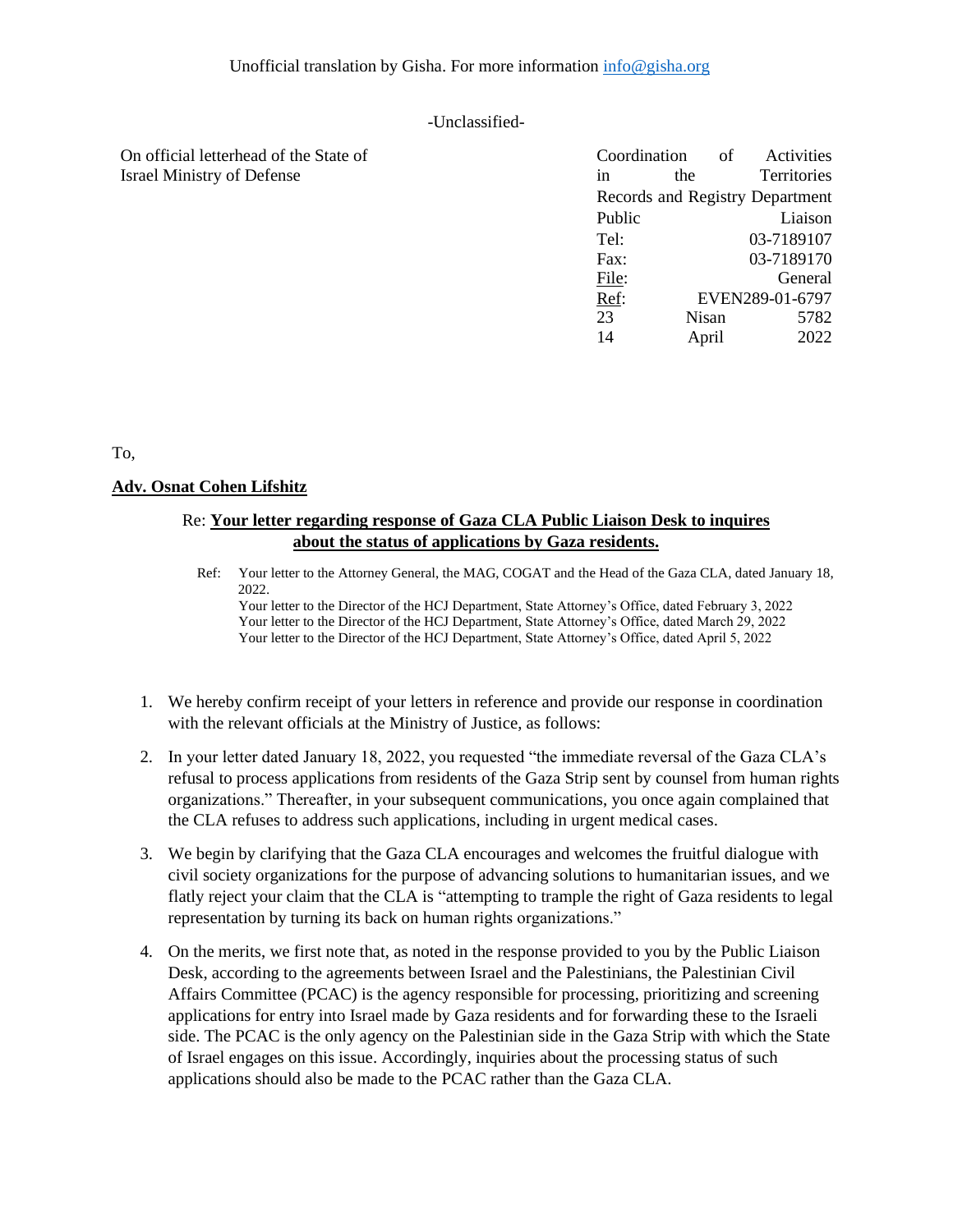- 5. According to the policy in place, the Gaza CLA only processes applications the PCAC forwards to it for review. It does not review other documents submitted directly to the CLA, whether by the resident themselves or by counsel. Communications made directly to the CLA by Gaza residents or anyone on their behalf **do not constitute official applications** to enter Israel and are not processed as such.
- 6. The aforesaid policy has been in place for decades, and has even been upheld by the High Court of Justice (as clarified in a letter from the Director of the State Attorney's Office HCJ Department dated November 5, 2009, which was attached to your letter, as well as a previous response from the Head of the Gaza CLA dated October 6, 2009).
- 7. It is recalled that, as noted in the aforesaid letter from the Director of the HCJ Department at the time, this policy also includes a decision that applications by Gaza residents for entry into Israel submitted to the CLA directly rather than via the PCAC would be processed on an exceptional basis only in urgent, humanitarian, life-saving cases. While there have been other cases in the past in which the CLA has responded directly to applications forwarded to it, such responses were provided as an exception to the aforesaid policy, given changes in the operation of the PCAC.
- 8. At the present time, when the PCAC is operating routinely and maintains constant communications with the CLA, as part of which its representatives request and receive updates on the processing status of applications, such inquiries should be made to the PCAC. The PCAC effectively processes communications from Gaza residents on this matter, and its representatives maintain direct communications with the CLA for all matters pertaining to this issue. This holds true for urgent life-saving cases as well, wherein the PCAC works closely with the CLA to provide responses within exceedingly short response times.
- 9. That being said, as clarified in the past and for the sake of order, we recall that the Gaza CLA may be contacted directly about applications made by Gaza residents in the following cases:
	- a. When a person wishes to challenge a decision made by the CLA not pertaining to a security impediment in their matter;
	- b. When a person wishes to have a fundamental question of principle considered;
	- c. When the CLA's assistance is required in inquiries about application processing exceeding standard processing times;
	- d. In humanitarian cases concerning urgent medical care, in which a response had not been provided close to the time scheduled for the treatment. This includes life-saving cases or medical treatment without which quality of life is critically altered, in which no response has been provided in the relevant time allotted for the requisite medical treatment.

In any event, in the cases listed above, the Gaza CLA may be approached using the standard, known communication channels, as posted on the COGAT website. The Gaza CLA will respond to these communications on their individual merits, noting the decision in the application specified in the communication, if one was made, or detailing the application's processing status. This holds true regardless of the identity of the person inquiring, whether a private person or their counsel.

10. It is further noted that in your additional letter in reference addressed to the Director of the HCJ Department and dated April 5, 2022, you noted that prior to making direct contact with the CLA, you make attempts to inquire about processing status via the PCAC. In light of this, and to streamline processing as noted in paragraph 9 above, including with the PCAC, we ask that you include the following details within your inquiries: